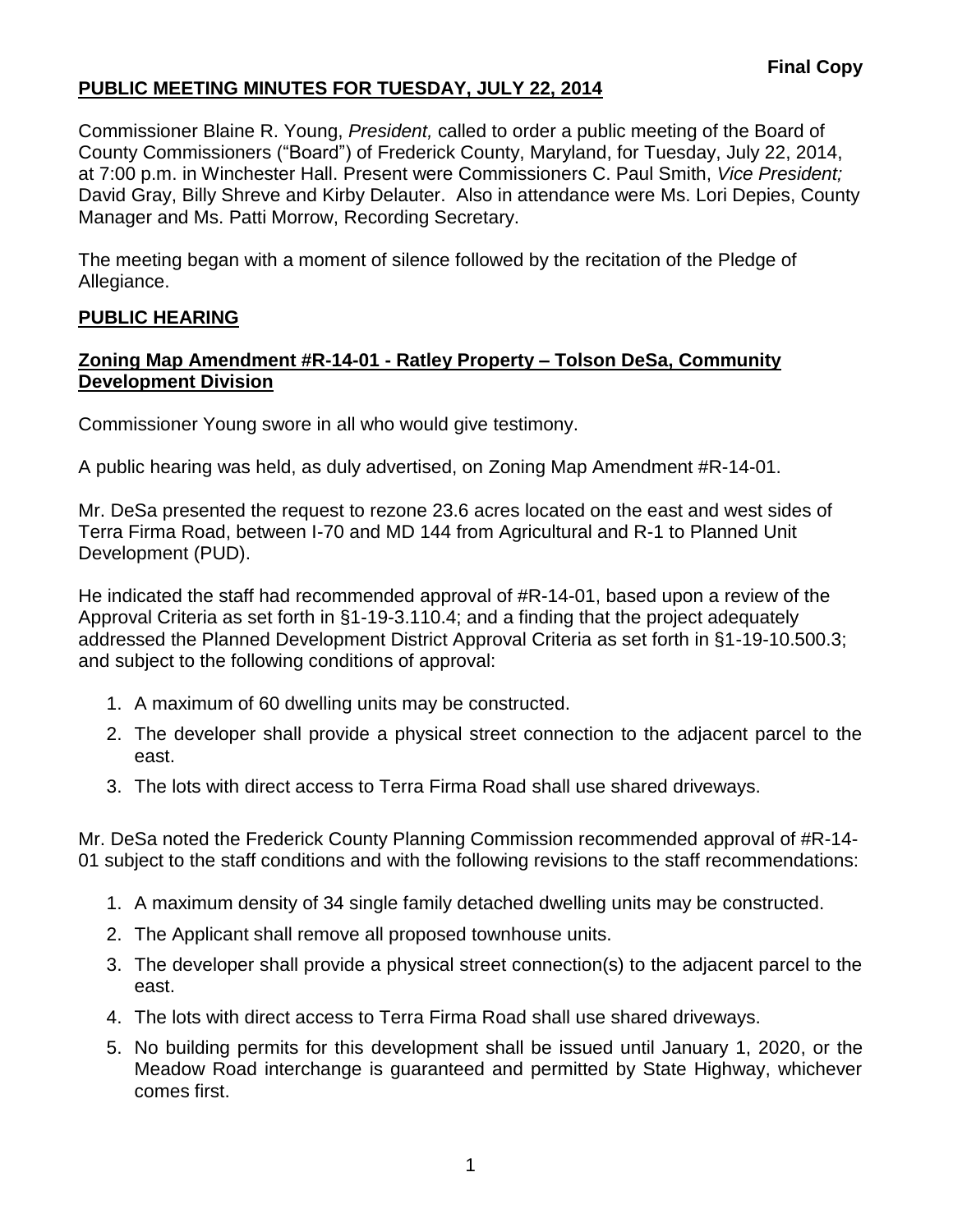## **PUBLIC MEETING MINUTES FOR TUESDAY, JULY 22, 2014**

The following citizens cross-examined the staff:

- Gabriela Cadena Lopez
- Dennis Kensel

The applicant, Mr. Tim Hogan of Hogan Realty Capital, LLC, was present and represented by Mr. Noel Manalo, Esquire, Miles and Stockbridge; Mr. Dan Anderson, Dewberry; and Mr. Victor White, Hogan Companies.

The following citizens cross-examined the applicant's representatives:

- Gabriela Cadena Lopez
- Anthony Martin
- Charles Hill
- Mindy Hanlon

Public comment was heard from:

- Gabriela Cadena Lopez
- Dwayne Damuth
- Anthony Martin
- Mindy Hanlon
- Alicia Soranu

The applicant's representatives gave a rebuttal on the public comments heard this evening.

Commissioner Gray made a motion to send the applicant's proposed concept plan back to the Frederick County Planning Commission for its review and recommendation. The motion did not receive a second.

*Motion to approve Zoning Map Amendment #R-14-01 to rezone 23.61 acres from Agricultural and R-1 to Planned Unit Development (PUD) as presented with the following conditions: a maximum of 43 single family detached dwelling units; the developer shall provide a physical street connection to the adjacent parcel to the east; and the lots with direct access to Terra Firma Road shall use shared driveways. Staff was also directed to prepare an ordinance for the Board's signature to be presented at a future meeting – Passed 3-2.*

| <b>COMMISSIONERS</b> | <b>MOTION</b> | <b>SECOND</b> | <b>YES</b> | <b>NO</b> | <b>ABSTAIN</b> | <b>NOT PRESENT</b> |
|----------------------|---------------|---------------|------------|-----------|----------------|--------------------|
| Young                |               |               |            |           |                |                    |
| <b>Smith</b>         |               | ́             |            |           |                |                    |
| <b>Shreve</b>        |               |               |            |           |                |                    |
| Gray                 |               |               |            |           |                |                    |
| <b>Delauter</b>      |               |               |            |           |                |                    |

Commissioner Young directed the Division of Public Works staff to work with the Sheriff's Office in addressing the road and traffic issues on Terra Firma Road and report back to the Board at a future meeting.